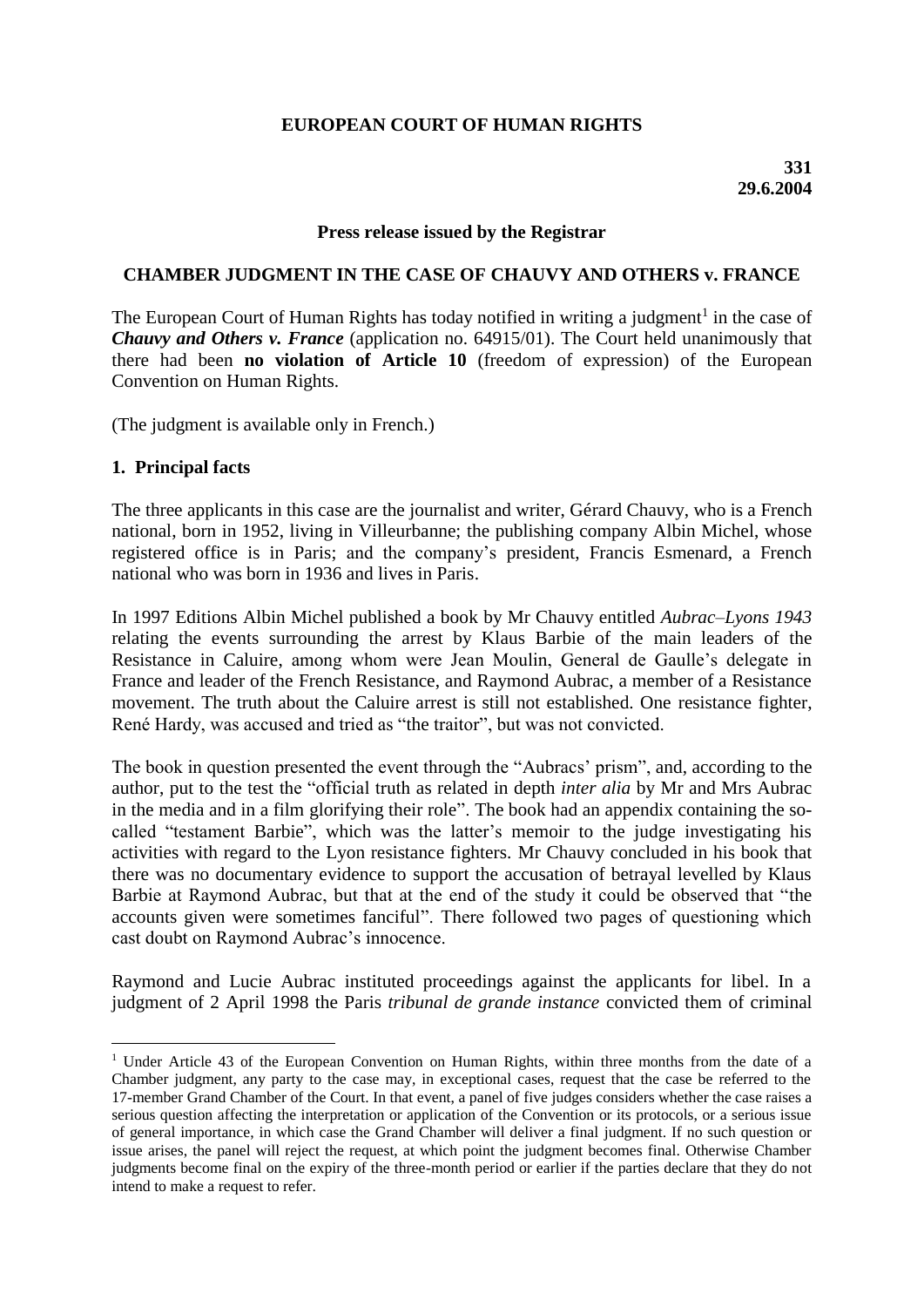libel against the Aubracs in their capacity as members of a recognised Resistance movement. The court ordered Mr Chauvy to pay a fine of 100,000 French francs (FRF) (15,244.90 euros (EUR)) and Mr Esmenard a fine of FRF 60,000 (EUR 9,146.94) and ordered them, jointly and severally, together with Editions Albin Michel, to pay the Aubracs FRF 200,000 (EUR 30,489.80) each in damages. The court dismissed the request for the book to be destroyed, but ordered the publication of an announcement in five periodicals and the insertion in each copy of the book of a warning in the same terms as the announcement. It also declared Editions Albin Michel civilly liable.

The judgment was upheld on appeal. An appeal on points of law by the applicants was dismissed on 27 June 2000.

## **2. Procedure and composition of the Court**

The application was lodged on 13 December 2000 and declared partly admissible on 23 September 2003.

Judgment was given by a Chamber of 7 judges, composed as follows:

András **Baka** (Hungarian), *President*, Jean-Paul **Costa** (French), Gaukur **Jörundsson** (Icelandic), Karel **Jungwiert** (Czech), Volodymyr **Butkevych** (Ukrainian), Wilhelmina **Thomassen** (Netherlands), Mindia **Ugrekhelidze** (Georgian), *judges*,

and also Lawrence **Early**, *Deputy Section Registrar*.

# **3. Summary of the judgment**<sup>1</sup>

## **Complaints**

<u>.</u>

The applicants submitted, under Article 10 of the Convention, that their conviction had infringed their right to freedom of expression. They complained that the legal provisions that had been applied had been over-extended, and were unforeseeable and inaccessible, and that the penalty had thus not been "prescribed by law". They complained further that the penalties imposed were disproportionate.

## **Decision of the Court**

## Article 10 of the Convention

The applicants' conviction amounted to an interference with the exercise of their freedom of expression. That interference had been in accordance with the 29 July 1881 and 5 January 1951 Acts, both of which had been the subject of consistent interpretation by the Court of Cassation. Journalists and publishers could not have been unaware of the law applicable to the present case. Accordingly, at least the publisher and the publishing company, who were

 $<sup>1</sup>$  This summary by the Registry does not bind the Court.</sup>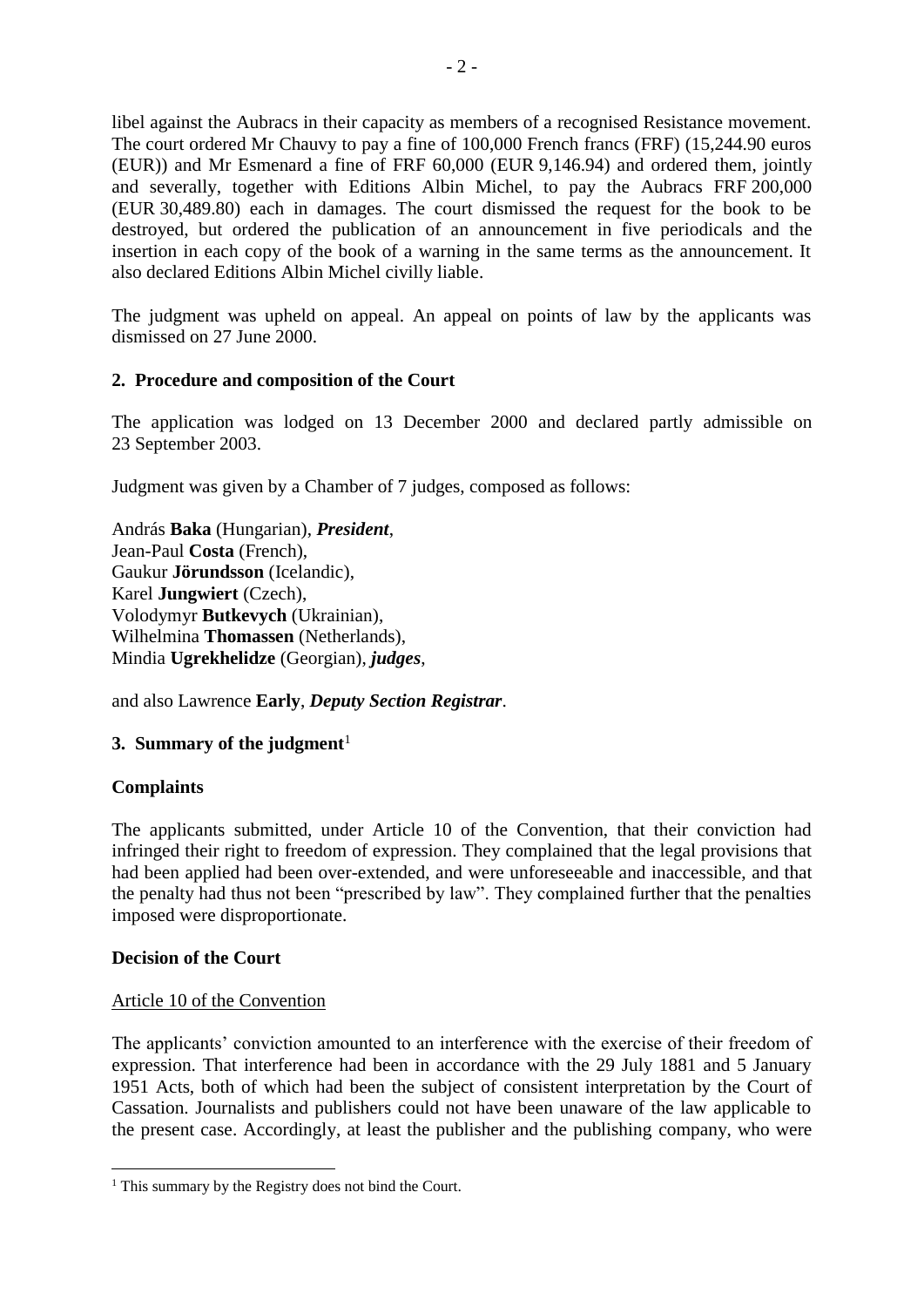professional book publishers, should have been aware of the applicable law and case-law in the field and could have obtained legal advice from specialists in the area. They had been in a position to assess the risks incurred in publishing such a book and to draw the author's attention to the risks of prosecution if the book were published as written.

The Court noted further that the measure in question had undeniably had a legitimate aim: to protect the Aubracs from damage to their reputation.

The quest for historical truth was an integral part of freedom of expression. The Court considered that it was not its task to settle the substantive historical issue, which was part of an ongoing debate among historians and even public opinion about the events and their interpretation. However, in order to determine whether the measure in question had been "necessary in a democratic society" the Court had to balance the public interest in knowing the circumstances of Jean Moulin's arrest against the requirement of protecting the reputation of Mr and Mrs Aubrac, who had themselves been major figures of the Resistance.

The Court noted that the French courts had undertaken a thorough and very detailed examination of the book in question, and particularly of the presentation of the facts and arguments, before convicting the applicants of criminal libel against the Aubracs. The Court found that their conviction had been based on relevant and sufficient grounds. In that connection it was satisfied that the conclusion that the content of the book in question had not complied with the essential rules of historical method and had made particularly serious insinuations had been based on proper evidence and reasoning.

With regard to the penalties imposed, the Court noted that the courts had not ordered the destruction of the book or banned publication. Furthermore, the fines imposed on the applicants and the damages were relatively modest and appeared justified in the light of the circumstances of the case. Lastly, the publication of an announcement in five periodicals and the insertion in each copy of the book of a warning in the same terms as the announcement did not appear to be unsuitable measures or over restrictive of the freedom of expression.

Consequently, the Court considered that the interference with the applicants' freedom of expression had not been disproportionate to the legitimate aim pursued.

Judge Thomassen expressed a concurring opinion, which is annexed to the judgment.

\*\*\*

The Court's judgments are accessible on its Internet site (http://www.echr.coe.int).

**Registry of the European Court of Human Rights F – 67075 Strasbourg Cedex Press contacts: Roderick Liddell (telephone: +00 33 (0)3 88 41 24 92) Emma Hellyer (telephone: +00 33 (0)3 90 21 42 15) Stéphanie Klein (telephone: +00 33 (0)3 88 41 21 54) Fax: +00 33 (0)3 88 41 27 91**

*The European Court of Human Rights was set up in Strasbourg by the Council of Europe Member States in 1959 to deal with alleged violations of the 1950 European Convention on Human Rights. Since 1 November 1998 it has sat as a full-time Court composed of an equal*